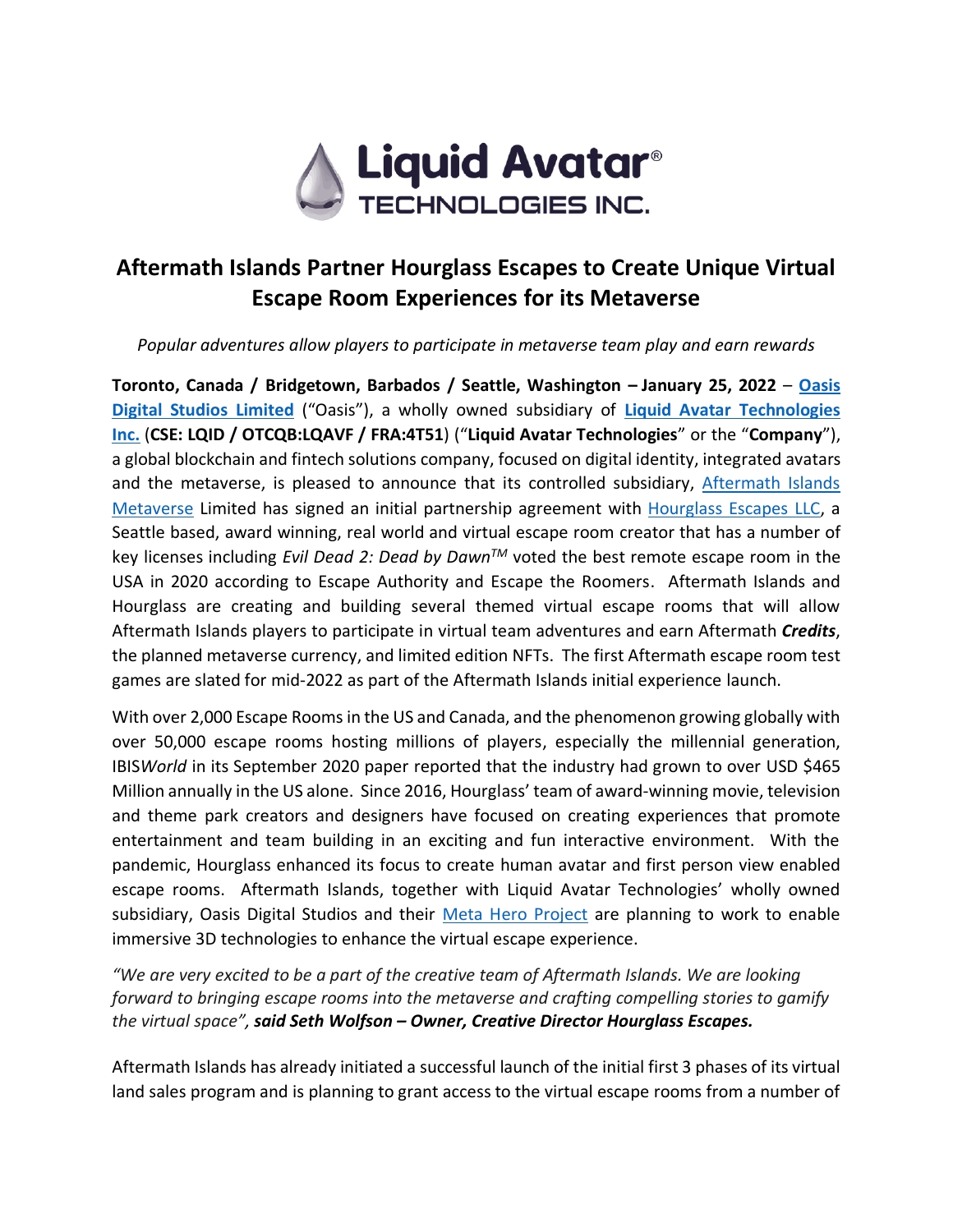different quest points on islands and through the upcoming Aftermath Islands Explorers' League, a community center that will manage many operations and services for the Aftermath Islands Metaverse.

*"We are excited to work with Seth and his team at Hourglass as we look to develop a wide range of virtual and interactive experiences for Aftermath Islands players and virtual landowners," said David Lucatch, Managing Director Aftermath Islands Metaverse, Oasis Digital Studios and CEO of Liquid Avatar Technologies. "Virtual escape rooms are a natural fit for our environment as we look to create theme-based quests, entertainment, education and rewards that allow our participants to have an ever-increasing number of activities in the Aftermath Islands Metaverse."*

Aftermath Islands Metaverse is also exploring and welcomes partnerships, that will create new and interactive virtual experiences, including escape rooms.

*For information on Aftermath Islands and to receive updates from Oasis Digital Studios, please [click here](https://share.hsforms.com/1bSgqjoO8SjmF58FU9WhPyA4rqa5)*

*If you would like to join our mailing list and receive updates from Liquid Avatar Technologies, please [click here](https://hello.liquidavatar.com/liquid-avatar-updates)* 

### **About Hourglass Escapes – [www.hourglassescapes.com](https://hourglassescapes.com/)**

Hourglass Escapes LLC has been an award-winning innovator in escape room entertainment since 2016. Founded by Seth Wolfson, who's worked in film, TV, and theme parks since 1988, Hourglass is the home of top-notch games like the officially licensed *Evil Dead 2: Dead by Dawn* and the forthcoming Arkham Horror Files™ official escape room *Mystery at Innsmouth.* Throughout the pandemic, Hourglass remained open for virtual escape-room adventures, adapting all three of its in-person games for virtual avatar versions. Hourglass has also shipped over a dozen online and virtual escape rooms, with more to come.

For more information, please visit [hourglassescapes.com](https://hourglassescapes.com/)

## **About Aftermath Islands Metaverse Limited – [www.aftermathislands.com](about:blank)**

Aftermath Islands Metaverse Limited is a Barbados corporation which is 50% owned by Oasis Digital Studios Limited, a wholly owned subsidiary of Liquid Avatar Technologies Inc.

Aftermath Islands as first described in the initial whitepaper published in 2017 and then subsequently updated, was based on the premise of a water-world with islands that represented destinations in a global virtual game. Since then, the Aftermath Islands metaverse has evolved and now represents exciting themed based islands, communities, and estates where players can experience a wide range of adventures and opportunities.

In Aftermath Islands' virtual world, users can buy, develop, trade, and sell Virtual Land (VL), property and assets, like buildings, crafted items, transport, and other items all through NFTs, a non-fungible token that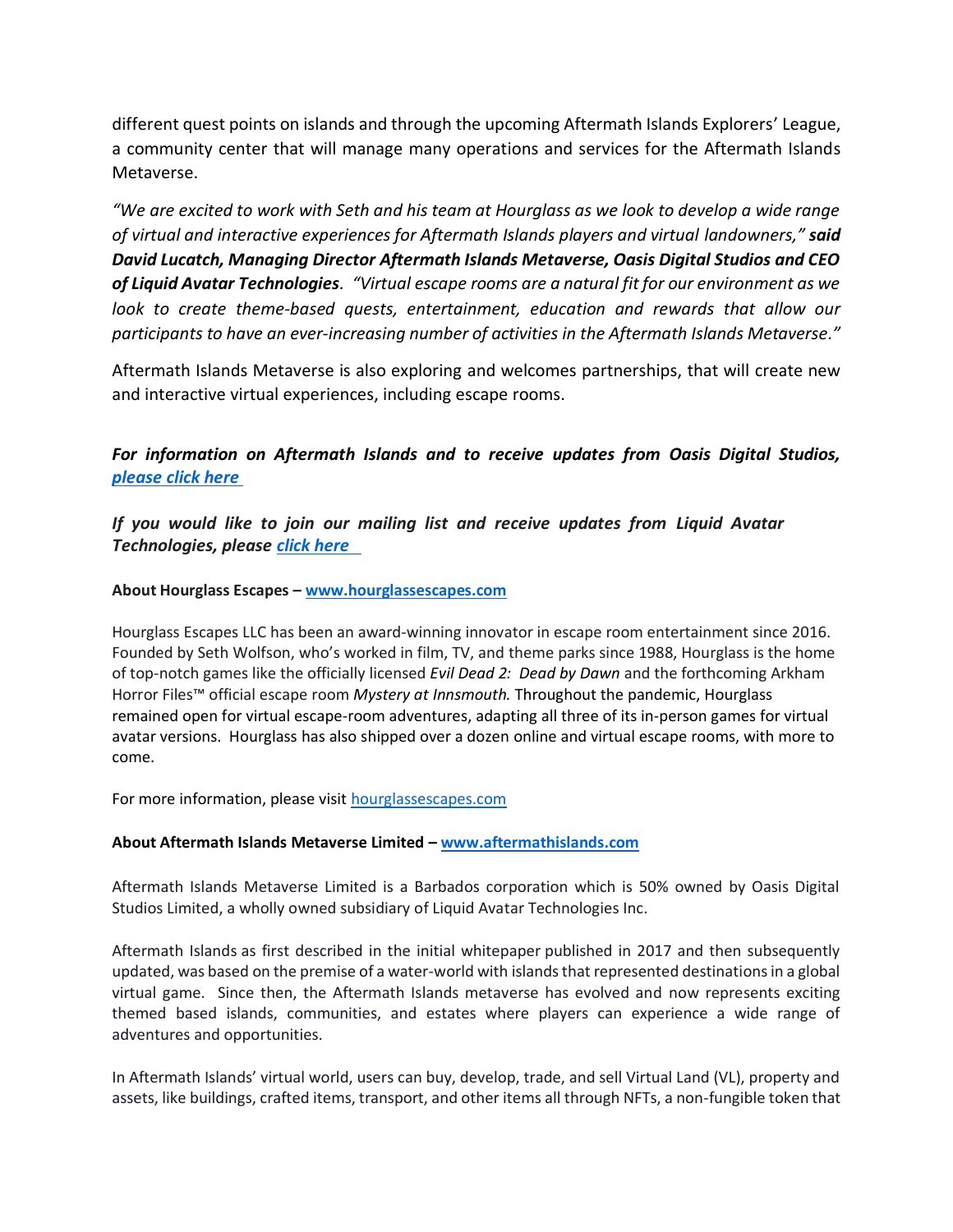represents the ownership of virtual and other assets. Each plot or parcel of VL is unique and owners get to choose what content they want to publish on their VL. This can range from simple scenery and structures to an interactive game, store, warehouse, dwelling, facility, or destination. Users can purchase VL as well as all other goods and services in Aftermath Islands with CREDITS, the current code name for in-game currency, fiat and other authorized currencies, coins, and tokens.

Aftermath Islands is a shared virtual world, much like the Metaverse described by author Ernest Cline in his science-fiction novels *Ready Player One and Ready Player Two*. Expected to launch mid-2022, Aftermath Islands will allow users to connect and interact with each other, create content, craft, participate in activities and quests and play games. Aftermath Islands will have a virtual economy where users can engage in a myriad of in-world economic transactions as well as monetize the content, items, quests, and applications they build.

For more information about Aftermath Islands, please visit [www.aftermathislands.com](http://www.aftermathislands.com/)

#### **About Oasis Digital Studios Limited – [www.oasisdigitalstudios.com](http://www.oasisdigitalstudios.com/)**

Oasis Digital Studios Limited ("Oasis") brings together leading individuals and organizations in blockchain technology, computer graphics, augmented reality, entertainment, art, sports, gaming, music, media, comic book, memorabilia, and pop culture arenas to support the fast-paced and growing digital collectible and NFT marketplace. The Oasis business model is to create storytelling, experiential and collectible partnerships with artists, sports personalities, talent, brands, and commercial enterprises to create digital offerings and digital / physical product programs via digital collectibles and NFTs. Oasis uses multimedia, cinematics, animations, and other techniques to create unique products together with the latest Augmented Reality and virtual technologies to tell the Artist and Talent stories providing immersive experiences for Digital Collectibles and NFTs. The Oasis AR Enhanced NFT experience, powered by ImagineAR, will be available exclusively through the Liquid Avatar Mobile App, which features the ability for users to create digital icons that allow them to manage, control and create value from their biometrically verified digital identity, and is available on Google Play and in the Apple App Store.

#### **About Liquid Avatar Technologies Inc. – [www.liquidavatartechnologies.com](http://www.liquidavatartechnologies.com/)**

Liquid Avatar Technologies Inc. focuses on the verification, management and monetization of Self Sovereign Identity, empowering users to control and benefit from the use of their online identity.

The Liquid Avatar Mobile App, available in the Apple App Store and Google Play is a verified Self Sovereign Identity platform that empowers users to create high quality digital icons representing their online personas. These icons allow users to manage and control their digital identity and Verifiable Access and Identity Credentials, and to use Liquid Avatars to share public and permission based private data when they want and with whom they want.

The Liquid Avatar Verifiable Credentials Ecosystem (LAVCE) has been developed to support all participants in a digital credential ecosystem, including the Holder, Issuer and Verifier, using state-of-the-art blockchain and open standards technologies initially as a node on the Indicio Network. The Company is a voting and steering committee member of the Trust over IP Foundation, founding and steering committee member of Cardea, a Linux Foundation Public Health project, member of the Good Health Pass collaborative, DIACC, the Covid Credentials Initiative ("CCI"), The Linux Foundation and a founding member of the Lumedic Exchange.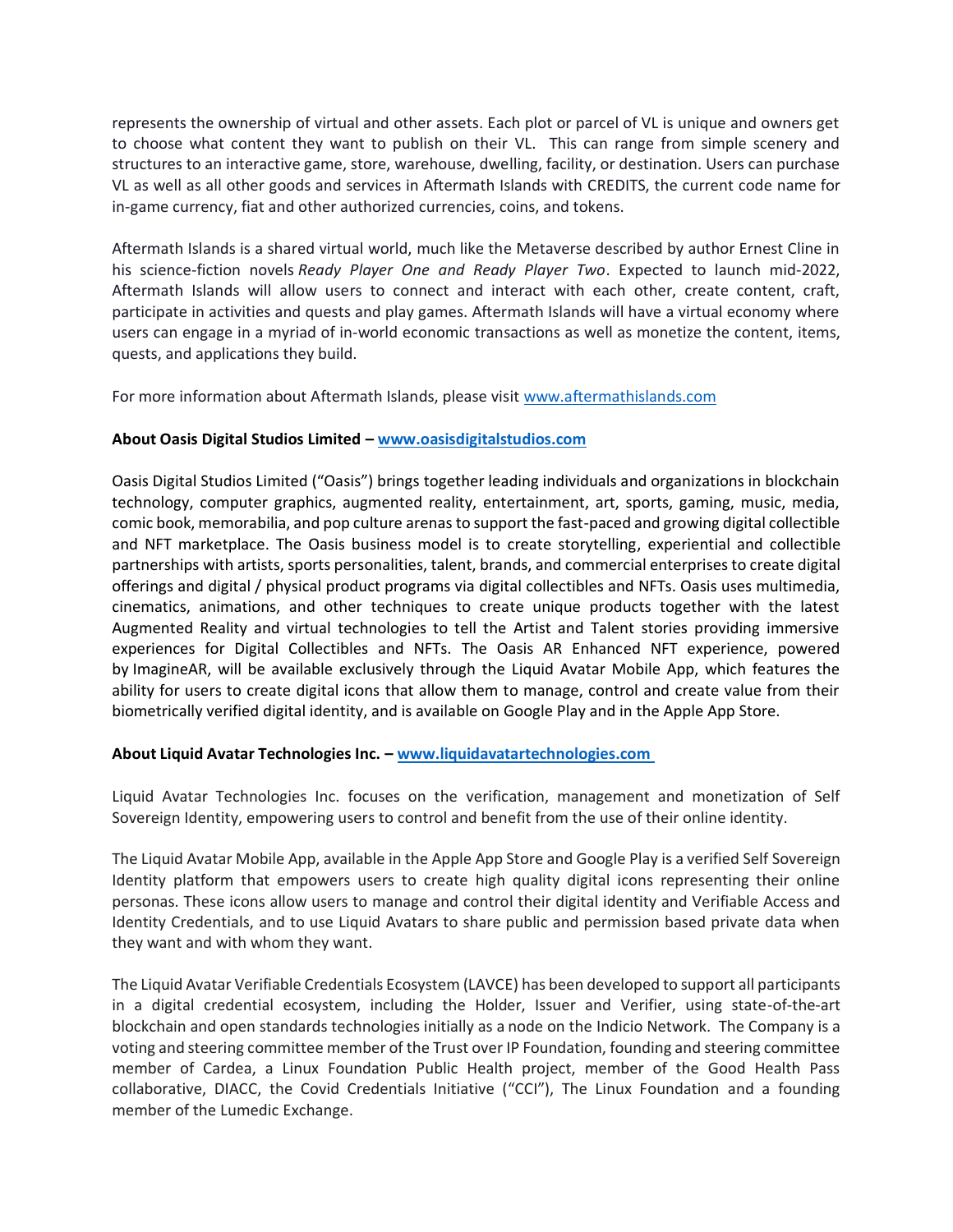The Company has a suite of early-stage revenue generating programs that support the Liquid Avatar Mobile App program, including KABN KASH, a cash back and reward program that has over 500 leading online merchants and is working to release its own branded network payment card.

The Company's subsidiary, [Oasis Digital Studios,](https://oasisdigitalstudios.com/) is a creative and development agency that supports a wide range of artists, talent, and enterprises with Non-Fungible Token (NFT) solutions and has acquired 50% of th[e Aftermath Islands](https://aftermathislands.com/) Metaverse program.

Liquid Avatar Technologies Inc. is publicly listed on the Canadian Securities Exchange (CSE) under the symbol "LQID" (CSE:LQID).

The Company also trades in the United States, on the OTCQB under the symbol "LQAVF" and in Frankfurt under the symbol "4T51".

If you have not already joined our mailing list and would like to receive updates on Liquid Avatar Technologies Inc., please [click here](https://hello.liquidavatar.com/liquid-avatar-updates) to join!

For more information, please visit [www.liquidavatartechnologies.com](http://www.liquidavatartechnologies.com/)

**For further information, please contact:** David Lucatch Chief Executive Officer 647-725-7742 Ext. 701 [ir@liquidavatar.com](mailto:ir@liquidavatar.com)

**US and Canadian Media Contact**: Nicole Rodrigues NRPR Group [nicole@nrprgroup.com](mailto:nicole@nrprgroup.com) 

*The CSE has not reviewed and does not accept responsibility for the adequacy or accuracy of this release.*

*All websites referred to are expressly not incorporated by reference into this press release.*

#### **Forward-Looking Information and Statements**

This press release contains certain "forward-looking information" within the meaning of applicable Canadian securities legislation and may also contain statements that may constitute "forward-looking statements" within the meaning of the safe harbor provisions of the United States Private Securities Litigation Reform Act of 1995. Such forward-looking information and forward-looking statements are not representative of historical facts or information or current condition, but instead represent only the Company's beliefs regarding future events, plans or objectives, many of which, by their nature, are inherently uncertain and outside of the Company's control. Generally, such forward-looking information or forward-looking statements can be identified by the use of forward-looking terminology such as "plans", "expects" or "does not expect", "is expected", "budget", "scheduled", "estimates", "forecasts", "intends", "anticipates" or "does not anticipate", or "believes", or variations of such words and phrases or may contain statements that certain actions, events or results "may", "could", "would", "might" or "will be taken", "will continue", "will occur" or "will be achieved".